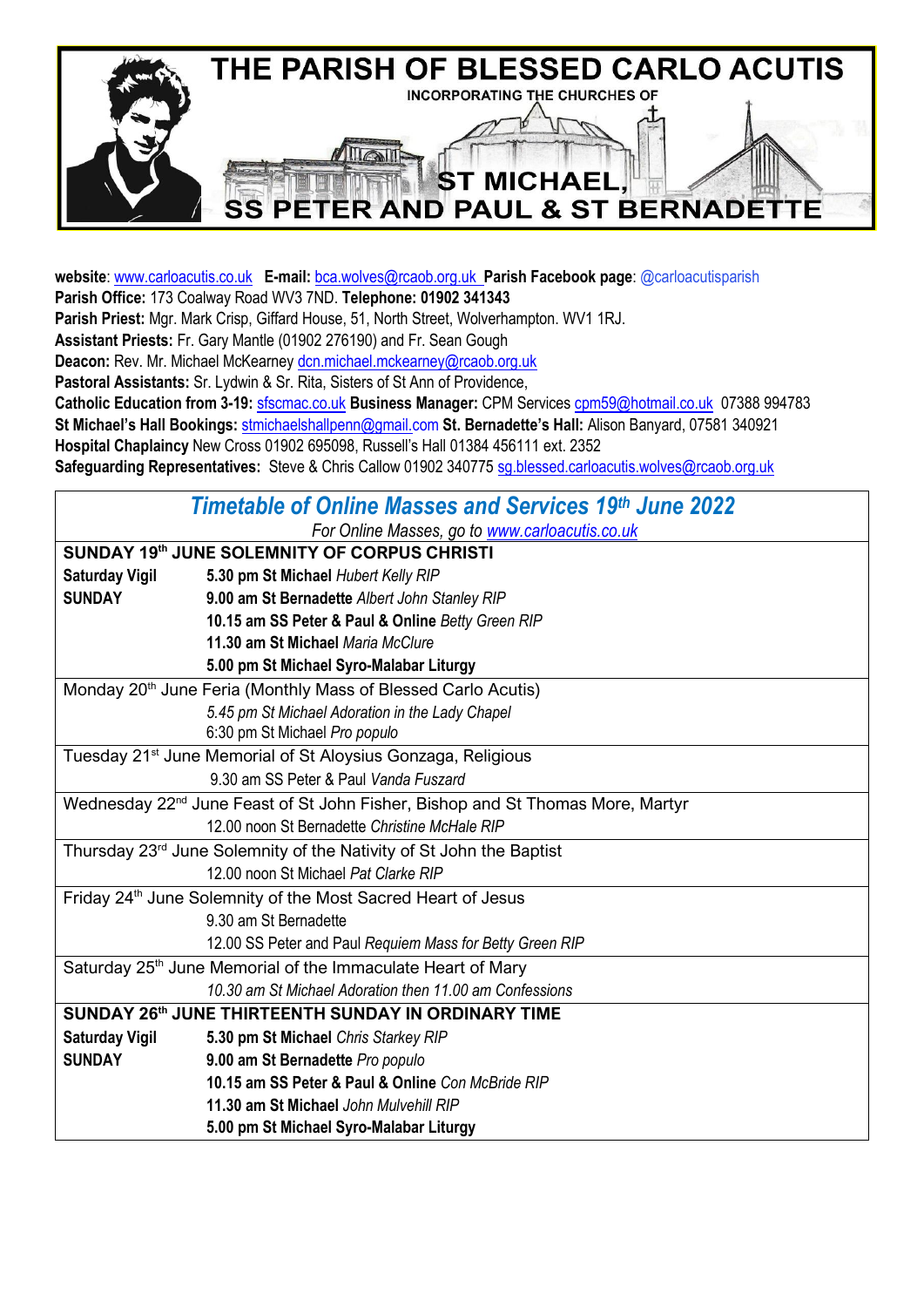## *Parish News and Activities*

**CORPUS CHRISTI PROCESSIONS** This Sunday there will be a CORPUS CHRISTI procession both after the 10.15am Mass and the 11.30am Mass. This is a great way of demonstrating our faith in the Real Presence of the Blessed Sacrament in a joyful and celebratory manner. Please could you gather all the flower petals that drop in your garden (or local park) this week and bring them to Mass so that some of our young people can strew the petals in the path of the procession. The more petals the better! Many thanks.

**MONTHLY MASS OF BLESSED CARLO ACUTIS** This month's Mass will be at St Michael's this Monday 20<sup>th</sup> June. Remember that prayer requests left in all three of our churches will be laid upon the altar at this Mass, along with our relic of Blessed Carlo.

**ANNUAL NOVENA TO OUR LADY OF PERPETUAL SUCCOUR** takes place again this year at Our Lady's on the Cannock Road, WV10 8PG. The theme this year is *"The Mass: Source and Summit of the Christian Life"* It runs from Sunday 19<sup>th</sup> to Monday 27<sup>th</sup> June 2022 Holy Mass: daily at 7 p.m. (Saturday at 5.30 p.m.) ALL WELCOME

### **ANNUAL DIOCESAN PILGRIMAGE TO THE DIOCESAN SHRINE OF OUR LADY OF LOURDES AT HEDNESFORD**

on Sunday July 3rd. 1 pm refreshments available, 2.15 - 3.45 Confessions, 3 pm Rosary, 4 pm Mass with Anointing - Celebrant Bishop David Evans. *Please bring your own chairs.* Hednesford is near Junction 11 M6 & Junction T7 Toll Rd. Trains from Birmingham New St to Hednesford, Church & Shrine on Uxbridge St WS12 1DB. For more information - Fr Jeremy Howard 07868 542268 [fr.jeremy.howard@rcaob.org.uk](mailto:fr.jeremy.howard@rcaob.org.uk)

**LEGION OF MARY** meets in the Guild Room every Sunday after the 10.15am Mass at SS Peter & Paul, All welcome!

**PRAYER GROUP at SS Peter & Paul** The *"Divine Light Prayer Group"* meets every Sunday after 10:15am Mass. Come along and join us in our Praise and Worship. All Welcome.

### **ROSARY via ZOOM with Catholic Women's League**

Wed 22nd June at 7.30pm Meeting ID 856 8807 8794 Passcode 296150

**HELP URGENTLY NEEDED PLEASE AT ST MICHAEL'S** We need help to set up and serve after-Mass teas & coffees for charity after 11.30am mass on Sundays. Rota system in place covering 2-3 Sundays per month. Contact Sarah: 07948 963325 [sarahandrews1970@yahoo.co.uk](mailto:sarahandrews1970@yahoo.co.uk)

**SAFEGUARDING NOTICE** In line with Diocesan safeguarding regulations, children of primary school age must be accompanied by an adult if they need to leave the church to use the toilets during Mass or other Church services. Thank you for your help in keeping our children safe.

**SVP coffee mornings** - everyone is welcome to the following two coffee mornings hosted by your local SVP Conference this next week. Wednesday morning June 22 at 11.00am at St Michael's Hall and Thursday June 23 at 11.00 am at St Bernadette's Hall. Please come along to one or both of these events and bring a friend.

**Mass for the Anointing of the Sick** - advance notice that this special Mass is scheduled for September 2 at St Michael's with Fr Mark as the Celebrant. More reminders and details nearer the day.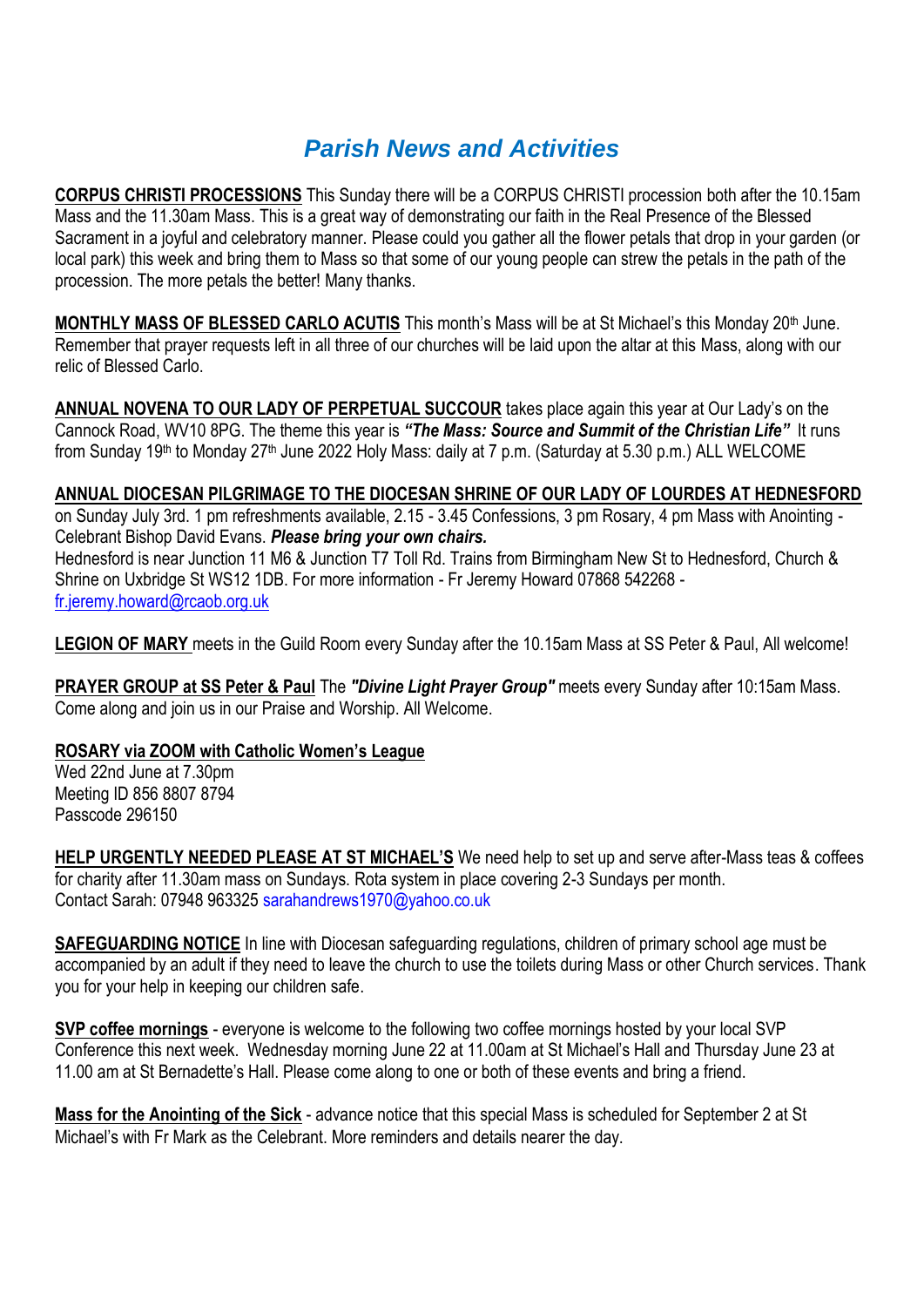**FR GARY'S LEAVING MASS** Will be at St Michael's Church on **Tuesday 28 th June at 7.00pm**. This will be followed by a **PARTY IN THE HALL.** To make the party a success we need parishioners to help provide refreshments. If you would like to contribute there is a list at the back of the Church this week and next week on which you can write your name and contact number against an item of food. The same list is in all three Churches. Thanking you in advance.

# *Mission and Outreach*

**ALPHA COURSE BEGINS MONDAY 4TH JULY** If you would like to help in any way, either to accompany new people or to help provide food, or if you would simply like to attend and bring a friend, please let Fr Sean know as soon as possible. *Please invite anyone you know who may want to discuss matters of faith in a friendly and relaxed environment.*

**MONTHLY MASS FOR PRISONERS** Inspired by the Synodal meetings, we will be starting a monthly Mass in the parish to specifically remember and pray for those affected by imprisonment. This Mass is open to all, but we especially invite all those who have relatives in, or who themselves have been in prison. The Mass shall take place at SS Peter and Paul Church, every third Saturday of the month, starting on July  $16<sup>th</sup>$  at 12.00 noon. For those unable to attend, we ask for your prayers for prisoners, families of prisoners, victims of those in prison, and for our many Catholic Prison Chaplains.

**FAIRTRADE IN WOLVERHAMPTON** Wolverhampton Fair Traid has been very encouraged by sales at our pop-up shop in the Mander Centre, both before Christmas and over the Easter period. We hope to open again during the summer and are looking to recruit more volunteers to sustain the work. Initially we need people to staff the shop but we would also be interested in speaking to people with other skills. If you have a morning or afternoon to spare and would like to help out, please contact Simon on 07775 446697 simoniswanwick@gmail.com

**KENELM YOUTH TRUST ARE RECRUITING** A year with the Kenelm Youth Ministry team provides an opportunity for those aged 18-25 to minister to young people whilst living and working with other young Catholics. Our Mission Volunteers work at our retreat centres (Alton Castle and Soli), providing retreat experiences for young people and young adults (ages 9 and up).

If you know of any young parishioners who may be interested in joining our youth ministry team, please can you direct them to our website to find out more about the role and to apply at: <https://www.kenelmyouthtrust.org.uk/youthministryteam.html>

**WORLD MEETING OF FAMILIES** takes place this week from 22nd till 26th June. You can join the conference virtually via the website below and downloading the app on your phone or pc. <https://www.romefamily2022.com/en>

The Papal Mass is on Saturday at 4.15pm (5.15pm Rome) and the conference concludes with the Angelus and mandate for families on Sunday at 10.45am (11.45am Rome). Rome is an hour ahead of us.

**DONATIONS FOR UKRAINIAN FAMILIES**: The Ukrainian Community Centre is very grateful for your donations of shoes and trainers. Until they reassess the needs of the families coming to live in Wolverhampton and surrounding areas, they have asked for NO MORE DONATIONS AT THIS TIME PLEASE. If, and when they need more help, there will be a notice in the bulletin. Thank you!!

**THE FOOD COLLECTION** continues at all three churches and outside St Michael's on Tuesdays 1-2 and Saturdays 10-11. We welcome donations of FOOD, TOILETRIES and ESSENTIAL HOUSEHOLD ITEMS. This week's donations have been distributed to local Penn Families. Thank you for your continued support.

**THE UKRAINIAN CATHOLIC CHURCH** has set up a free shop in its community hall to help the families who are now living in Wolverhampton. *There is also Coffee Shop called "RAZOM" which is open every Friday from 1.00am-3.00pm at the Centre, you are welcome to come along.*

**LIFE CHARITY SHOP 12 LICHFIELD STREET WV11DG** (Tel 01902 420656) Many thanks for all the recent donations of goods. If you're giving bulky items and can't get them to the box at St Michael's or to the shop, please ring Rosalie (01902 330553) to arrange collection.